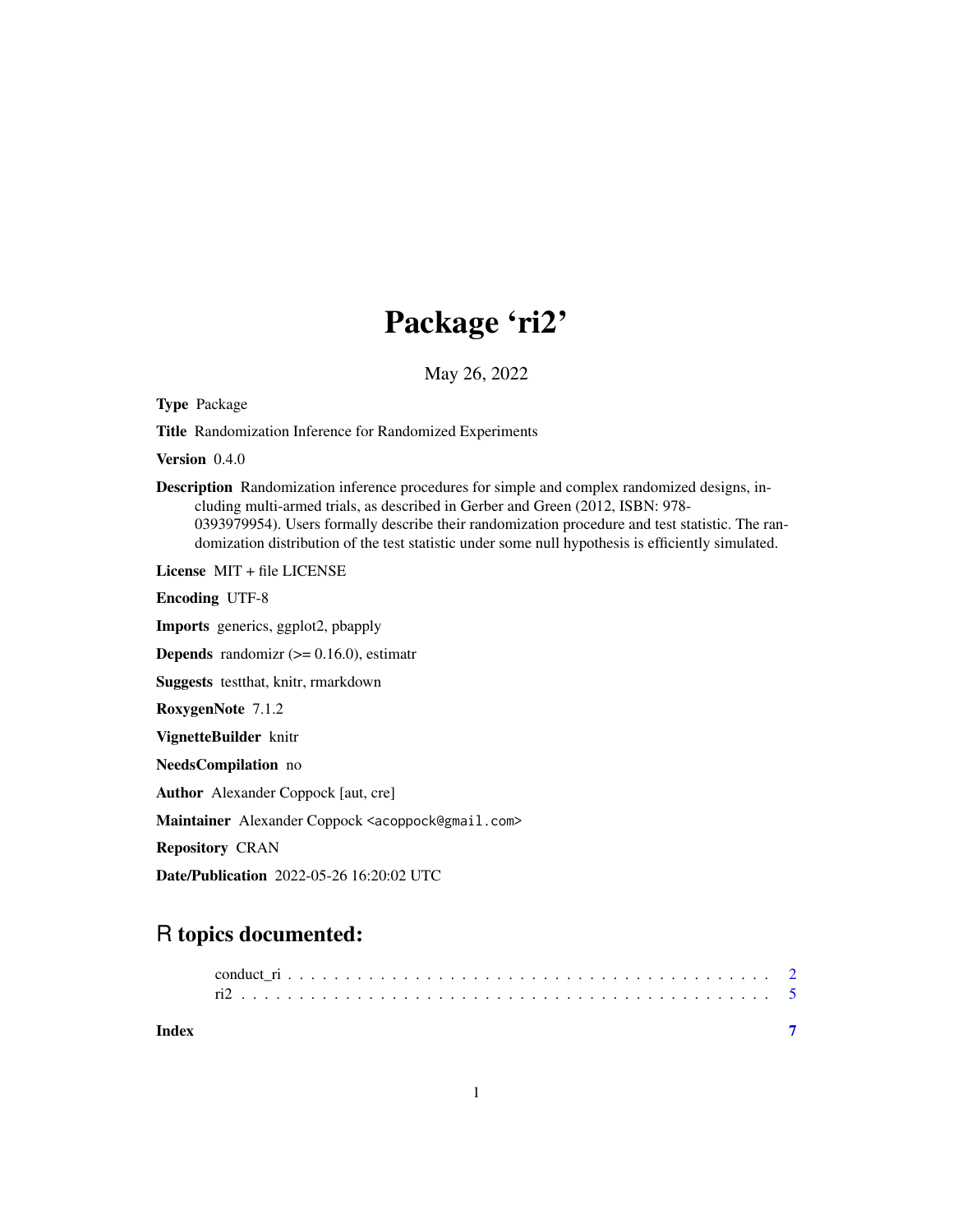<span id="page-1-0"></span>

#### Description

This function makes it easy to conduct three kinds of randomization inference.

#### Usage

```
conduct_ri(
 formula = NULL,
 model_1 = NULL,model_2 = NULL,test_function = NULL,
 assignment = "Z",
 outcome = NULL,
 declaration = NULL,
  sharp_hypothesis = 0,
  studentize = FALSE,
  IPW = TRUE,IPW_weights = NULL,
  sampling_weights = NULL,
 permutation_matrix = NULL,
 data,
  sims = 1000,progress_bar = FALSE,
 p = "two-tailed"
)
```
#### Arguments

| formula       | an object of class formula, as in $\text{1m}$ . Use formula when conducting significance<br>tests of an Average Treatment Effect estimate under a sharp null hypothesis.<br>For the difference-in-means estimate, do not include covariates. For the OLS<br>covariate-adjusted estimate, include covariates. |
|---------------|--------------------------------------------------------------------------------------------------------------------------------------------------------------------------------------------------------------------------------------------------------------------------------------------------------------|
| model_1       | an object of class formula, as in 1m. Models 1 and 2 must be "nested." model 1<br>should be the "restricted" model and model_2 should be the "unrestricted" model.                                                                                                                                           |
| model_2       | an object of class formula, as in 1m. Models 1 and 2 must be "nested." model 1<br>should be the "restricted" model and model_2 should be the "unrestricted" model.                                                                                                                                           |
| test_function | A function that takes data and returns a scalar test statistic.                                                                                                                                                                                                                                              |
| assignment    | a character string that indicates which variable is randomly assigned. Defaults<br>to $"Z"$ .                                                                                                                                                                                                                |
| outcome       | a character string that indicates which variable is the outcome variable. Defaults<br>to NULL.                                                                                                                                                                                                               |
| declaration   | A random assignment declaration, created by declare_ra.                                                                                                                                                                                                                                                      |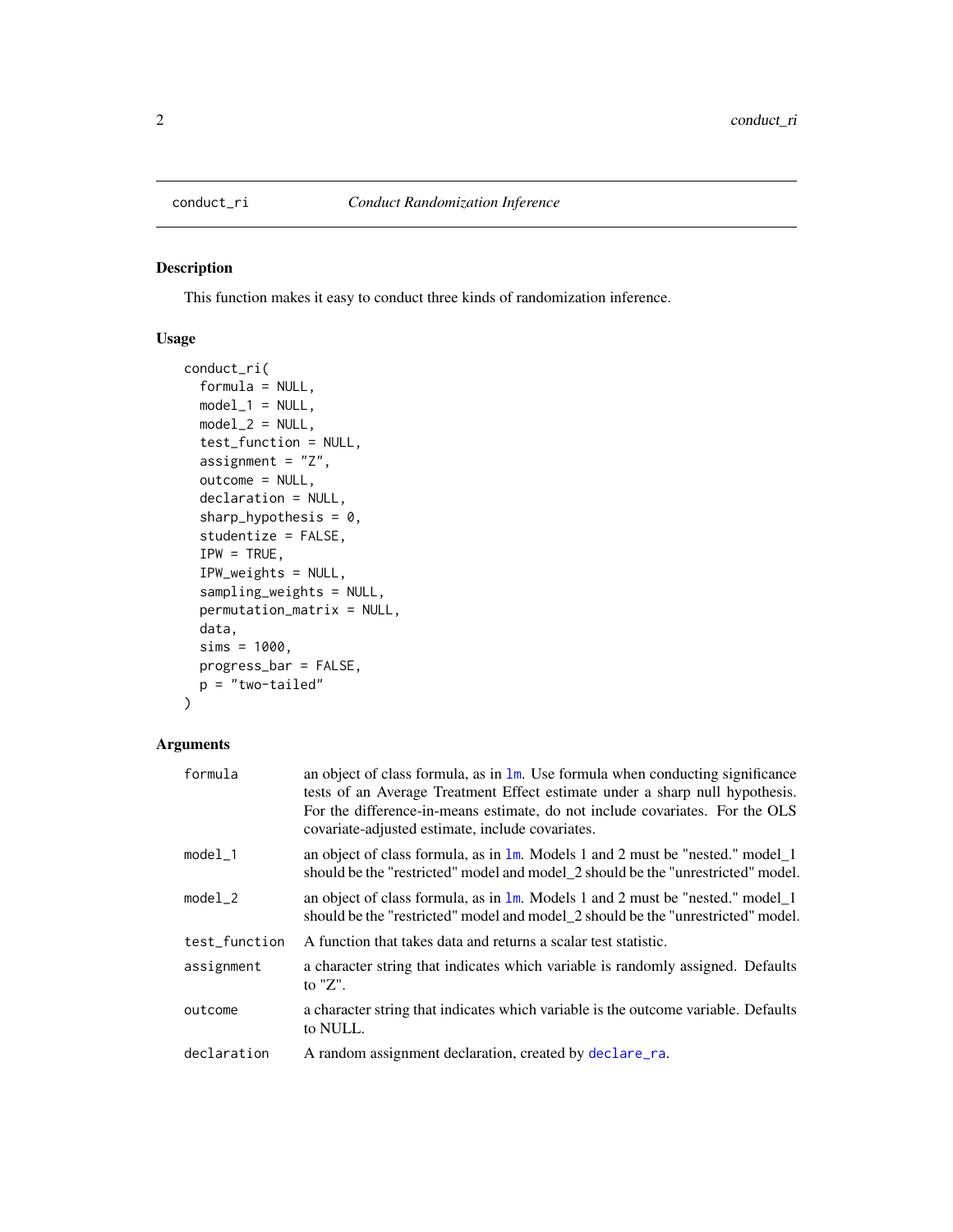<span id="page-2-0"></span>

| sharp_hypothesis                                                                                                                                                                                                                                                                                                                                                                                                                                        |  |  |  |  |  |  |  |  |
|---------------------------------------------------------------------------------------------------------------------------------------------------------------------------------------------------------------------------------------------------------------------------------------------------------------------------------------------------------------------------------------------------------------------------------------------------------|--|--|--|--|--|--|--|--|
| either a numeric scalar or a numeric vector of length k - 1, where k is the number<br>of treatment conditions. In a two-arm trial, this number is the *hypothesized*<br>difference between the treated and untreated potential potential outcomes for<br>each unit In a multi-arm trial, each number in the vector is the hypothesized<br>difference in potential outcomes between the baseline condition and each suc-<br>cessive treatment condition. |  |  |  |  |  |  |  |  |
| logical, defaults to FALSE. Should the test statistic be the t-ratio rather than the<br>estimated ATE? T-ratios will be calculated using HC2 robust standard errors or<br>their clustered equivalent. CLUSTERING NOT YET IMPLEMENTED.                                                                                                                                                                                                                   |  |  |  |  |  |  |  |  |
| logical, defaults to TRUE. Should inverse probability weights be calculated?                                                                                                                                                                                                                                                                                                                                                                            |  |  |  |  |  |  |  |  |
| a character string that indicates which variable is the existing inverse probabil-<br>ity weights vector. Usually unnecessary, as IPW weights will be incorporated<br>automatically if IPW = TRUE. Defaults to NULL.                                                                                                                                                                                                                                    |  |  |  |  |  |  |  |  |
| sampling_weights                                                                                                                                                                                                                                                                                                                                                                                                                                        |  |  |  |  |  |  |  |  |
| a character string that indicates which variable is the sampling weights vector.<br>Optional, defaults to NULL. NOT YET IMPLEMENTED                                                                                                                                                                                                                                                                                                                     |  |  |  |  |  |  |  |  |
| permutation_matrix                                                                                                                                                                                                                                                                                                                                                                                                                                      |  |  |  |  |  |  |  |  |
| An optional matrix of random assignments, typically created by obtain_permutation_matrix.                                                                                                                                                                                                                                                                                                                                                               |  |  |  |  |  |  |  |  |
| A data.frame.                                                                                                                                                                                                                                                                                                                                                                                                                                           |  |  |  |  |  |  |  |  |
| the number of simulations. Defaults to 1000.                                                                                                                                                                                                                                                                                                                                                                                                            |  |  |  |  |  |  |  |  |
| logical, defaults to FALSE. Should a progress bar be displayed in the console?                                                                                                                                                                                                                                                                                                                                                                          |  |  |  |  |  |  |  |  |
| Should "two-tailed", "upper", or "lower" p-values be reported? Defaults to "two-<br>tailed". For two-tailed p-values, whether or not a simulated value is as large or<br>larger than the observed value is determined with respect to the distance to the<br>sharp null.                                                                                                                                                                                |  |  |  |  |  |  |  |  |
|                                                                                                                                                                                                                                                                                                                                                                                                                                                         |  |  |  |  |  |  |  |  |

#### Details

1. Conduct hypothesis tests under the sharp null when the test statistic is the difference-in-means or covariate-adjusted average treatment effect estimate. 2. Conduct "ANOVA" style hypothesis tests, where the f-statistic from two nested models is the test statistic. This procedure is especially helpful when testing interaction terms under null of constant effects. 3. Arbitrary (scalar) test statistics

#### Examples

```
# Data from Gerber and Green Table 2.2
```
# Randomization Inference for the Average Treatment Effect

```
table_2.2 < -data.frame(d = c(1, 0, 0, 0, 0, 0, 1),
              y = c(15, 15, 20, 20, 10, 15, 30))
## Declare randomization procedure
declaration \leq declare_ra(N = 7, m = 2)
```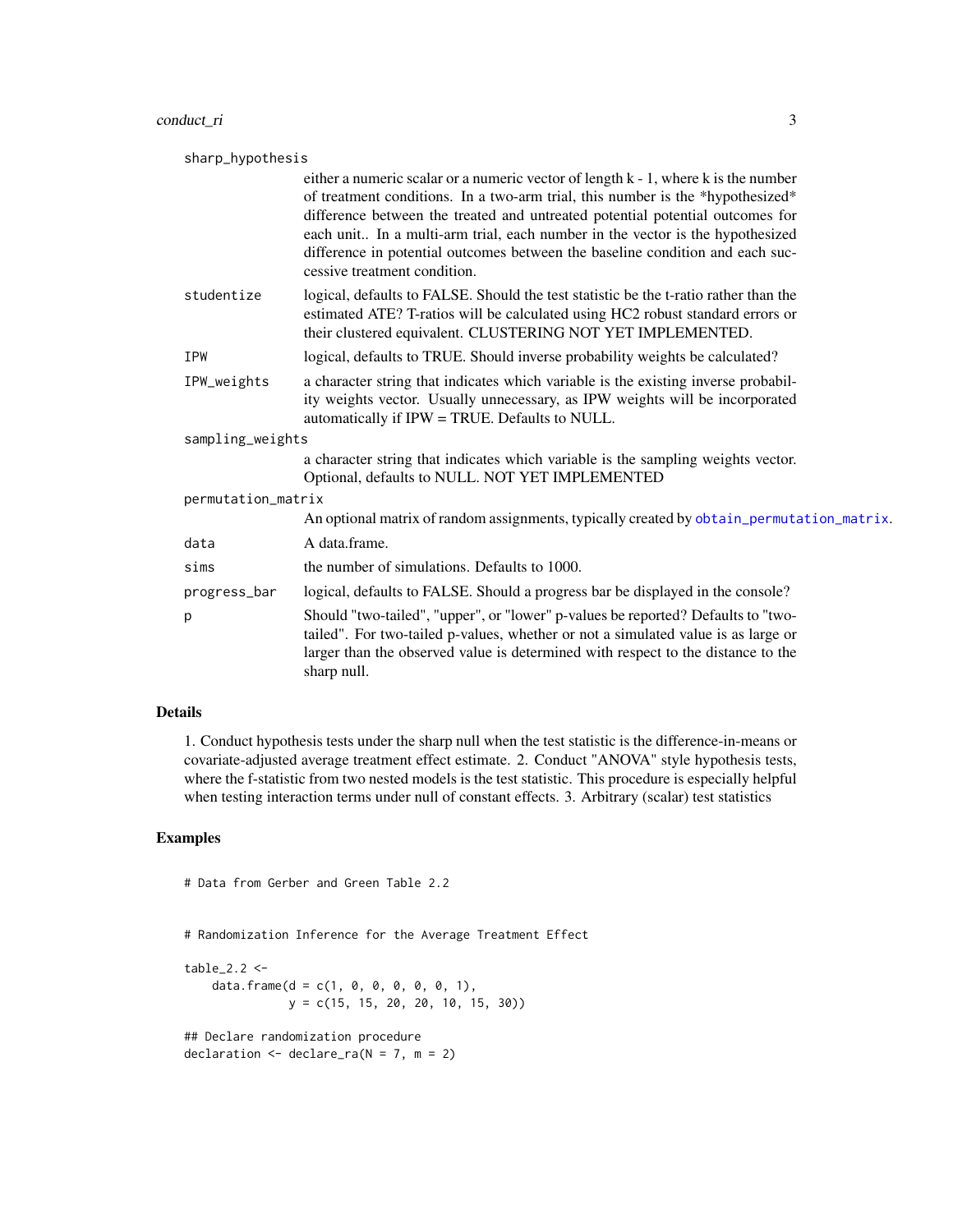```
## Conduct Randomization Inference
out \leq conduct_ri(y \sim d,
                   declaration = declaration,
                   assignment = "d",sharp_hypothesis = 0,
                   data = table_2.2)summary(out)
plot(out)
tidy(out)
# Using a custom permutation matrix
permutation_matrix <-
 matrix(c(0, 0, 0, 0, 0, 0, 1,
          0, 0, 0, 0, 0, 1, 0,
          0, 0, 0, 0, 1, 0, 0,
          0, 0, 0, 1, 0, 0, 0,
          0, 0, 1, 0, 0, 0, 0,
          0, 1, 0, 0, 0, 0, 0,
          1, 0, 0, 0, 0, 0, 0),
        ncol = 7conduct_ri(y ~d, assignment = "d", data = table_2.2,
                    permutation_matrix = permutation_matrix)
# Randomization Inference for an Interaction
N < - 100declaration \leq randomizr::declare_ra(N = N, m = 50)
Z <- randomizr::conduct_ra(declaration)
X \leftarrow \text{norm}(N)Y \leftarrow .9 * X + .2 * Z + 1 * X * Z + \text{rnorm}(N)dat <- data.frame(Y, X, Z)
ate_obs <- \text{coef}(\text{lm}(Y \sim Z, \text{ data = dat}))[2]out <-
  conduct_ri(
    model_1 = Y \sim Z + X,
    model_2 = Y \sim Z + X + Z \times X,
    declaration = declaration,
    assignment = "Z",sharp_hypothesis = ate_obs,
    data = dat, sims = 100)
```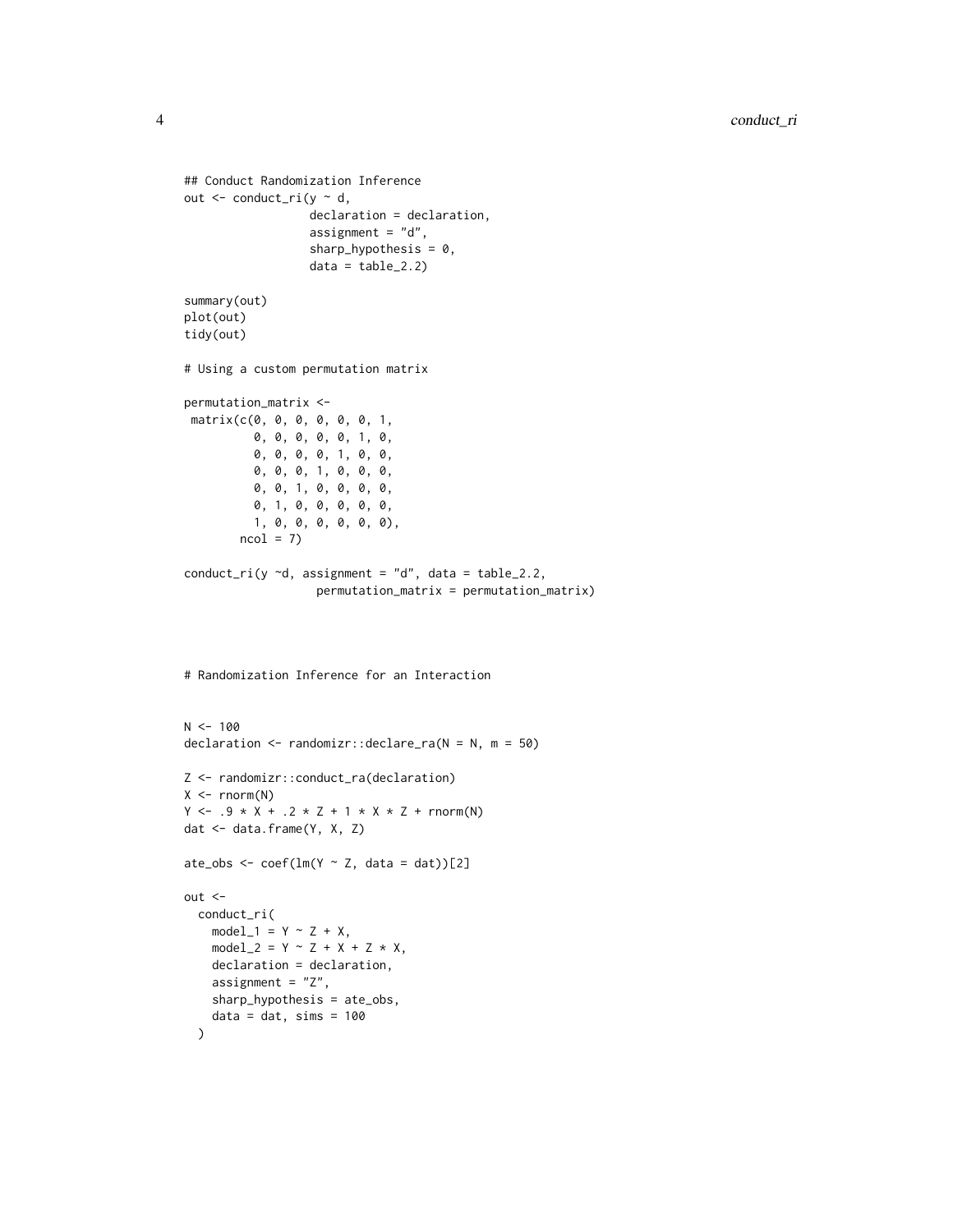```
plot(out)
summary(out)
summary(out, p = "two-tailed")
summary(out, p = "upper")summary(out, p = "lower")
tidy(out)
# Randomization Inference for arbitrary test statistics
## In this example we're conducting a randomization check (in this case, a balance test).
N < - 100declaration \leq randomizr::declare_ra(N = N, m = 50)
Z <- randomizr::conduct_ra(declaration)
X \leftarrow \text{norm}(N)Y \leftarrow .9 * X + .2 * Z + \text{rnorm}(N)dat <- data.frame(Y, X, Z)
balance_fun <- function(data) {
    f_stat <- summary(lm(Z \sim X, data = data))$f[1]
    names(f_stat) <- NULL
    return(f_stat)
}
## confirm function works as expected
balance_fun(dat)
## conduct randomization inference
out <-
  conduct_ri(
    test_function = balance_fun,
    declaration = declaration,
    assignment = "Z",
    sharp_hypothesis = 0,
    data = dat, sims = 100)
plot(out)
summary(out)
tidy(out)
```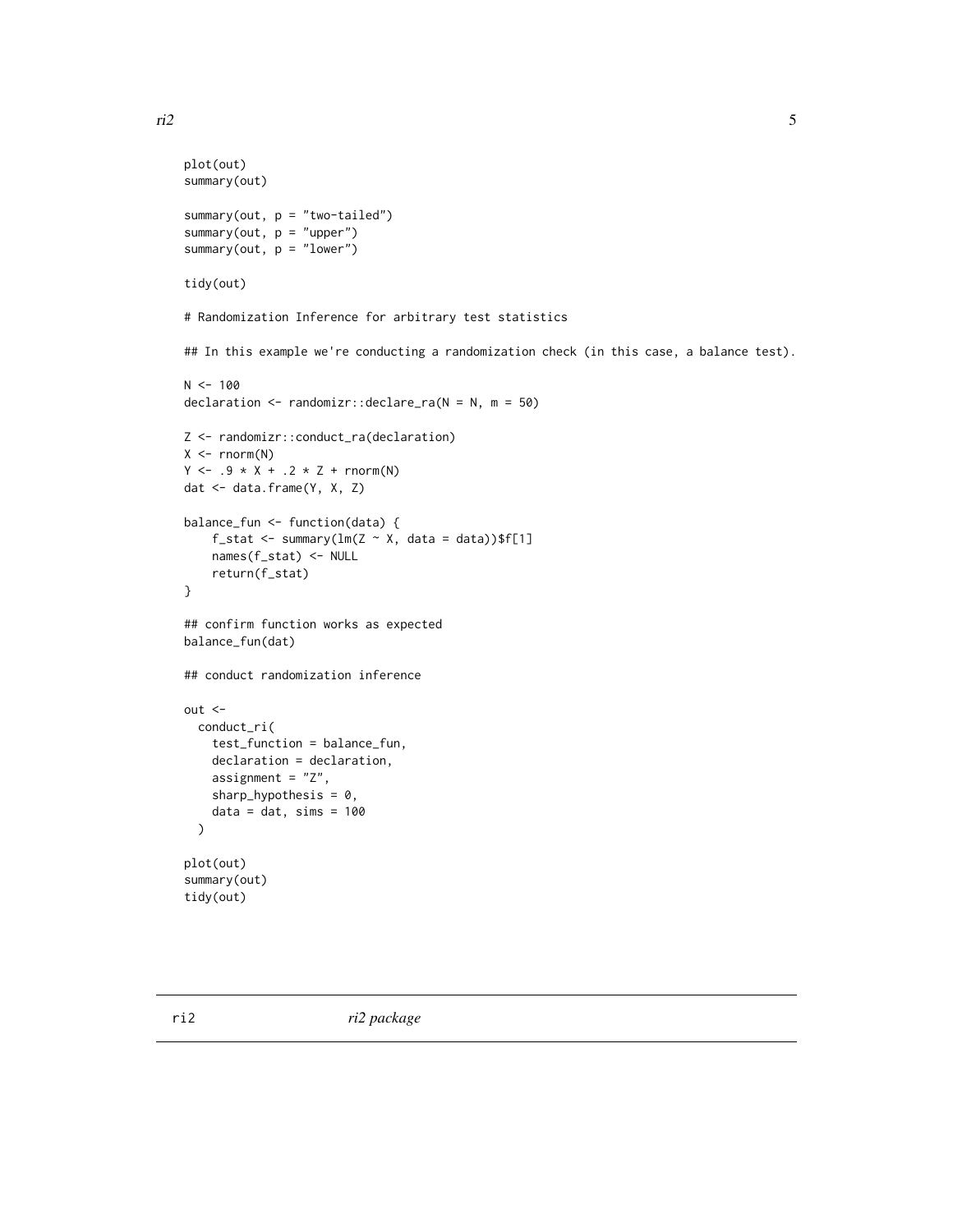#### Description

Randomization Inference